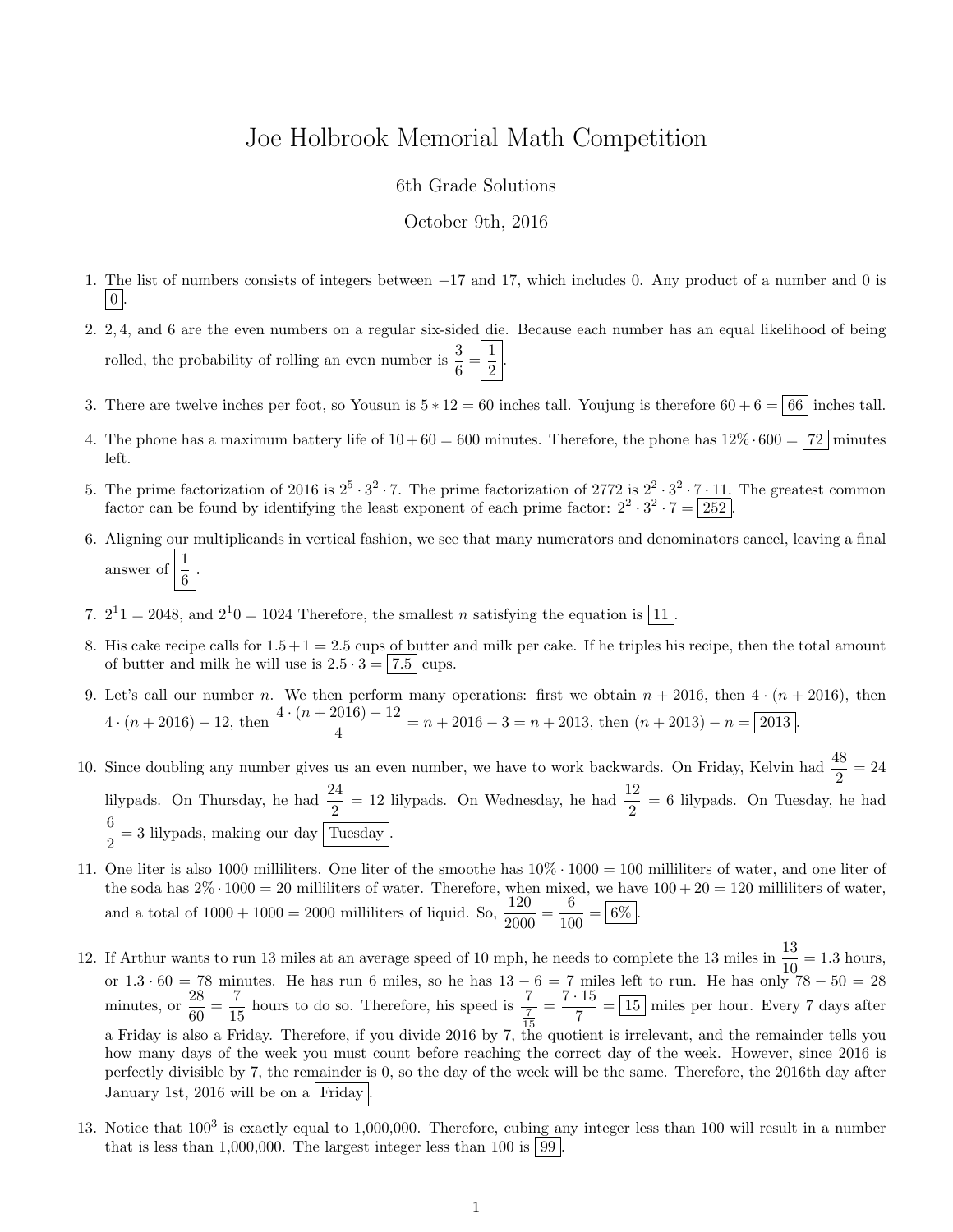- 14. Let a slice of plain pizza cost x dollars and a slice of pepperoni pizza cost  $x + 0.5$  dollars. David and June ordered  $3+2=5$  slices of plain pizza and  $2+4=6$  slices of pepperoni pizza, so  $5x+6(x+0.5)=11x+3=25$ . Since  $x=2$ from the previous equation, a slice of plain pizza costs \$2 and a slice of pepperoni pizza costs \$2.50. David ordered 3 slices of plain pizza and 2 slices of pepperoni pizza, so he paid  $3 \cdot 2 + 2 \cdot 2 \cdot 5 = 6 + 5 = |11|$  dollars.
- 15. The value of  $f(\pi^2)$  is simply  $\pi^2 + 1$ , and  $g(\pi^2 + 1) = |\pi^2 + 1| = 10$ , as  $\pi^2$  lies between 9 and 10. Thus,  $h(\pi^2) = 10$ .
- 16. There are 3 different choices for buying milk, 2 different choices for buying eggs, and 4 different choices for buying butter, so the total number of ways to buy one of each is equal to  $3 * 2 * 4 = |24|$
- 17. 54 flips =  $18 \cdot 5 = 90$  flops. 90 flops =  $10 \cdot 14 = |140|$  flaps.
- 18. Andrew and Dennis finish 3% in 1 hour, so the other three will do 15% in one hour. There is 97% left, so the answer is simply  $\frac{97}{15} \cdot 60 = 388$ .
- 19. Arthur ran 40 meters in the first 5 seconds. He only has to run for  $\frac{100 40}{3} = \frac{60}{3}$  $\frac{3}{3}$  = 20 more seconds. Sunny ran for 32 meters in the first 8 seconds. That means that in  $25 - 8 = 17$  seconds, he must run 68 meters, which is an average speed of  $\frac{68}{17} = \boxed{4}$  m/s.
- 20. Note that  $2^4$  has a units digit of 6. Since  $2^{2016} = (2^4)^5 0^4 = 6^{504}$ , and every power of 6 ends in 6, we know  $2^{2016}$  has a units digit of 6. Also note that  $3^4 = 81$  has a units digit of 1. Since  $3^{2016} = (3^4)^{504} = 81^{504}$ , we know  $3^{2016}$  has a units digit of 1. Our answer is therefore  $1+6=|7|$
- 21. Using the common area formulas for both figures: The square's side s is the solution to  $s^2 = 25$ , and is therefore 5. For the equilateral triangle,  $\frac{s^2 \cdot \sqrt{3}}{4}$  $\frac{1}{\sqrt{3}} = 9\sqrt{3}$ , so the side length is 6. The difference between the two is  $6 - 5 = 1$ .
- 22. Recall that  $2015 = 5 \cdot 13 \cdot 31$ ,  $2016 = 2^5 \cdot 3^2 \cdot 7$ , and 2017 is prime. The number of factors of a positive integer n with prime factorization  $p_1^{e_1} p_2^{e_2} \cdots p_k^{e_k}$  is  $(e_1 + 1)(e_2 + 1) \cdots (e_k + 1)$ . Thus,  $A = 2 \cdot 2 \cdot 2 = 8$ ,  $B = 6 \cdot 3 \cdot 2 = 36$ , and  $C = 2$ , with average value  $\frac{A+B+C}{3} = \frac{46}{3}$  $\frac{15}{3}$
- 23. For  $n < 7$ ,  $n! < 1000$ , and thus, we must start our search from  $n = 7$ . Recall that  $7! = 5040$  and  $7^3 = 343$ , so that  $7! - 7^3 = 5040 - 343 = 4697 > 2016$ . Hence, the least such n is  $\boxed{7}$ .
- 24. The resulting figure is a semicircle with radius  $\sqrt{2}$ , and two half-squares with side length 1, which yields an area of  $\pi + 1$
- 25. "The largest number can be constructed by selecting 9, then 6 (since 7 is also odd, and 8 is too close to 9), then 9, then 6, then 9 again.

Similarly, the smallest legal number is  $14141$ . Thus the sum is  $|111110|$ .

- 26. If he makes x more throws, then his shooting percentage will be  $\frac{1+x}{48+x}$ . We want this value to equal  $\frac{6}{100}$ . Solve the proportion for x to get  $x = \boxed{2}$
- 27. The ratio of the areas is  $\frac{360}{40} = 9$ , hence the ratio of the sides will be  $\sqrt{9} = 3$ . The length h of the larger hypotenuse will satisfy  $\frac{h}{15} = 3$ , and we find  $h = \boxed{45}$ .
- 28. For a house to be occupied by only 1 cat or 1 human, the house number should only be divisible by 7 or only be divisible by 3. If the house number is divisible by both, both a cat and human will live in the house. The sum of the houses with cats living in the house is  $3 \cdot (1 + 2 + 3 + \ldots + 25 + 26)$ . This comes out to  $\frac{26 \cdot 27}{2} \cdot 3 = 1,053$ . The sum of the houses with humans living in the house is  $7 \cdot (1 + 2 + 3 + \ldots + 10 + 11)$ . The sum of the houses for humans is  $\frac{11 \cdot 12}{2}$  $\frac{12}{2} \cdot 7 = 462$ . The houses that will have both cats and humans will be divisible by 21 as the LCM of 7 and 3 is 21. The sum of the houses with numbers divisible by 21 is  $21 \cdot (1 + 2 + 3)$ . This comes out to  $21 \cdot (6) = 126$ . Therefore, the sum of the houses that have only one cat or one human in it is  $1053 + 462 - (2 \times 126) = |1,263|$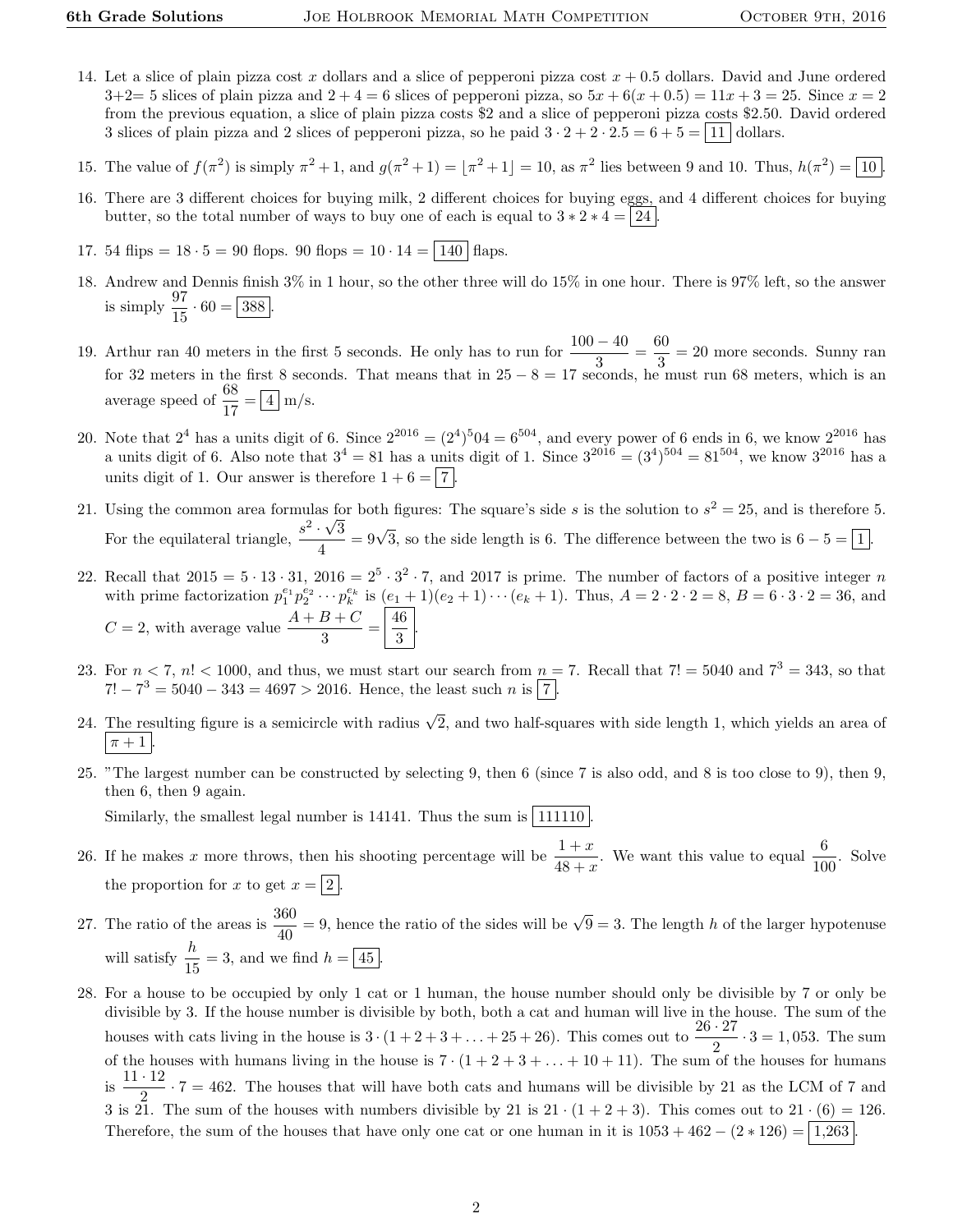.

- 29. If  $x \leq \frac{1}{2}$  $\frac{1}{2}$ , then the equation becomes  $\frac{1}{2x} = \frac{1}{x+1}$  $x+\frac{1}{2}$ , yielding  $x = \frac{1}{2}$  $\frac{1}{2}$ . If  $\frac{1}{2} \le x \le 1$ , then  $\frac{1}{2x} = x + \frac{1}{2}$  $\frac{1}{2}$ , yielding  $x = \frac{1}{2}$ 2 again. Finally, if  $x \ge 1$ , then  $\frac{x}{2} = x + \frac{1}{2}$  $\frac{1}{2}$ , and there is no positive solution. Thus, the only solution is  $x = \frac{1}{2}$  $\frac{1}{2}$ , so the answer is  $\frac{1}{2}$  $rac{1}{2}$ .
- 30. Let's number the positions from left to right with 1 through 5. The two M's can either be in 1 and 2, 1 and 5, or 2 and 5. For each of these 3 cases, exactly 1 of the remaining 3 letters  $(J, H, \text{ and } C)$  has its original position as an available position. As a result, that letter has 2 choices to be put. Then, the remaining 2 letters can be placed in the remaining 2 positions in any order, since their original positions were taken by the two  $M$ 's. So, there are  $3 \cdot 2 \cdot 2 = |12|$  total derangements.
- 31. The net rate of water flow into the tank is  $4 2.5 = 1.5$  liters per minute. Thus, it will take  $\frac{150}{1.5} = 100$  minutes to fill the tank, or, equivalently,  $6000$  seconds.
- 32. From the given averages, we have  $a+b+c+d=28$  and  $d+e+f+g=16$ . We also have  $a+b+c+d+e+f+g=35$ . Adding the first two equations we have  $a + b + c + 2d + e + f + g = 44$ , and subtracting the third from this gives us  $d = |9|$ .
- 33. In the first 2 days, exactly 20% of the first wall is built. That leaves 4.8 walls left. Typically, it would take 10 workers 48 days to build 4.8 walls. Since there are only 8 days left, the workers must do 6 times as much to get the same work done in  $\frac{8}{48} = \frac{1}{6}$  $\frac{1}{6}$  of the time. The workers can not work faster, so that means there must be 6 times as many workers, making the final amount 60. We are looking for the amount added, so the answer will thus be  $60 - 10 = 50$
- 34. At first the restrictions may seem daunting, but because the seating arrangements have so many limitations, it is actually fairly easy to just count them out. We can start off by placing Ben and his friends. Ben can either sit on one of the ends of the row or in the middle seat. He cannot sit in the second or fourth seat because he must have both friends immediately adjacent to him, which would force Andrew and Dennis together. So, consider the case where Ben is on the end. And example of this would be BCAED. We can either choose to put Caleb or Eddie in the second seat, leaving the other to sit between Andrew and Dennis. Furthermore, we can swap the positions of those two, so this case altogether has 4 arrangements. However, we can also reflect each arrangement so that Ben is sitting on the rightmost seat, giving us another 4 arrangements. We could also have Ben sitting in the middle seat. In this case, Caleb and Eddie must be occupying the second and fourth seats; we can accomplish this two ways (CBE or EBC). Andrew and Dennis are left with the two remaining seats and there are two ways to place them into these. Therefore, there are also 4 arrangements in this case. We can get the total number of ways by adding these cases together, so we have  $4 + 4 + 4 = |12|$  ways.
- 35. If we add the two equations, we get that  $2 \cdot (x+y)^4 = 1 + 3 = 4$ , so  $(x+y)^4 = \frac{4}{3}$  $\frac{4}{2}$  = 2, so  $(x + y) = \pm 2^{\frac{1}{4}}$ . Since we are asking for the absolute value, take the positive answer of  $2^{\frac{1}{4}}$ .
- 36. The probability of the test being positive is

$$
\frac{1}{150} \cdot \frac{96}{100} + \frac{149}{150} \cdot \frac{4}{100} = \frac{692}{15000}.
$$

The probability of a person having the virus and testing positive is

$$
\frac{1}{150} \cdot \frac{96}{100} = \frac{96}{15000}.
$$

Thus, the probability that Zack has the muggy virus given that he tested positive is 96 15000 692 15000 = 24 173

37. Let  $a, b, c$  be the number of \$10,\$30,\$40 shirts he bought respectively. We have that  $10a + 30b + 40c = 240$ , which becomes  $a + 3b + 4c = 24$ , and we have  $a + b + c = 12$ . We subtract through to get  $2b + 3c = 12$ . But c cannot be 0 because he bought at least one of each type, and likewise c cannot be 4 because then b would be 0. Similarly,  $c$ can't be 1 or 3 because b would not be an integer. Then the only possible value of c is  $|2|$ , and that is our answer.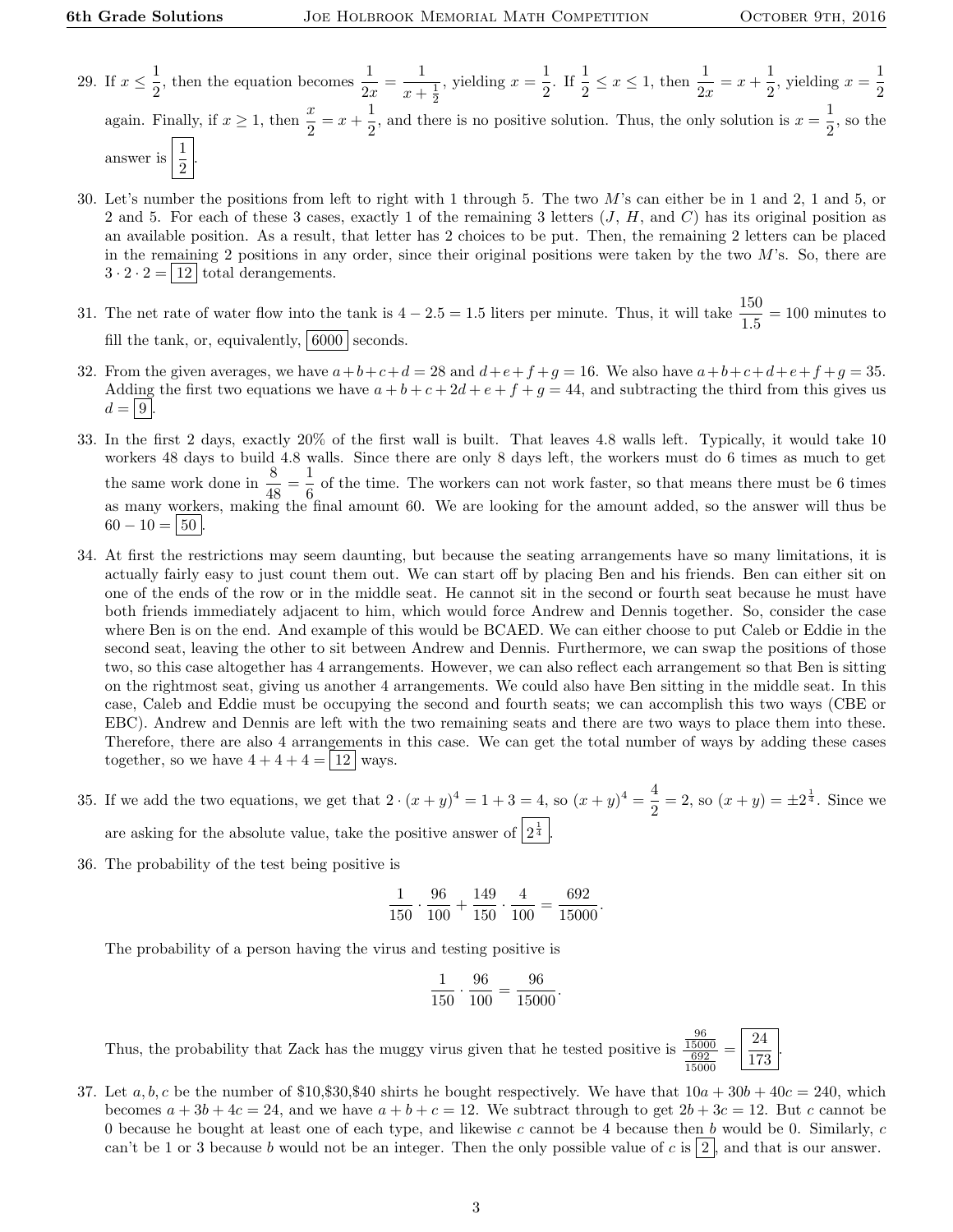- 38. There are two areas that can be considered here: ones where the chain is not restricted by any vertices, and those where the chain is. When the chain isn't restricted, Bessie can roam freely, forming the sector of a circle. Since regular hexagons have angles of 120<sup>°</sup>, Bessie can roam  $\frac{360 - 120}{360} = \frac{2}{3}$  $\frac{2}{3}$  of an entire circle with radius 20. This is  $\frac{800\pi}{2}$ . However, at the adjacent vertices, she can bend the chain. At this point, she has 20 – 15 = 5 feet of chain 3<br>left. The sector would be only 60°, since the angles are supplementary to 120°. The area of this smaller region is  $25\pi$  $\frac{5\pi}{6}$ . There are two, so the total area is  $\frac{25\pi}{3}$ . The combined area is thus  $\frac{800 + 25\pi}{3} = 275\pi$ .
- 39. The bird flies for exactly  $\frac{1000}{10+10}$  = 50 seconds. At 12 meters per second, the bird travels a total distance of  $50 \cdot 12 = | 600 |$  meters.
- 40. Once Arthur decides how many red and yellow dumplings he will eat, the number of green dumplings becomes automatically determined. Also, he can eat any number of red or yellow dumplings, since the total number of red or yellow dumplings is 5, which is less than 6. Therefore, he has 4 choices for the number of red dumplings  $(0, 1, 2, 1)$ or 3) and 3 choices for the number of yellow dumplings  $(0, 1, \text{or } 2)$ , for a total of  $4 \cdot 3 = |12|$  choices.
- 41. This problem is just a stars and bars problem with the stars being the cat toys and the cats being the bars. In the placement of the bars, there has to be 8 bars to separate the stars as there must be a positive number of stars between each bar. There would be 3 gaps between the stars. Thus there has to be  $\binom{8}{3}$ 3  $\Big) = 56$  possible ways to distribute the identical cat toys to the different cats.
- 42. Note that  $56^3 = (7 + 24 + 25)^3$ . Then, we can write the given expression as  $56^3 7^3 24^3 25^3 = (7 + 24 + 25)^3 7^3 - 24^3 - 25^3$ . We recognize that the is expression is of the form  $(a + b + c)^3 - a^3 - b^3 - c^3$ , which factors into  $3(a + b)(a + c)(b + c)$ . Thus, we want the largest prime factor of  $3(7 + 24)(7 + 25)(24 + 25) = 3(31)(32)(49)$ , which is  $|31|$ .
- 43. Factoring out the 7 and rationalizing the denominators yields 7( √  $\overline{2}$   $-$ √ 1  $\frac{2}{2-1}$  + √ 3 − √ 2  $\frac{3-2}{3-2} + \cdots +$ √ 49 − √ 48  $\sqrt{\frac{49}{49} - \sqrt{48}}$ ) = 7( $\sqrt{49}$ -√  $\sqrt{1}$  = 42
- 44. There's nothing that makes any single letter greater than the other, so suppose they are all the same. Then  $w^2 = \frac{324}{4}$  $\frac{24}{4} \rightarrow w = x = y = z = 9$ , and  $w + x + y + z = 36$ . If we want to make this sum greater, we must increase a letter by more than we decrease a letter. However,  $|n+1|^2 - n^2 = 2n + 1 > 2n - 1 = |n-1|^2$ . Thus such an increase is impossible, and the greatest possible value of  $w + x + y + z$  is  $\boxed{36}$
- 45. A more rigorous solution is available by the *Cauchy-Schwarz inequality*:  $(w^2 + x^2 + y^2 + z^2)(1 + 1 + 1 + 1) \ge$  $(w+x+y+z)^2$ , so  $324\cdot 4 \ge (w+x+y+z)^2$ . Taking the square root of both sides gives us  $18\cdot 2 = 36 \ge w+x+y+z$ . The equation  $w + x + y + z = 36$  for  $w = x = y = z = 9$ , so 36 is our answer.
- 46. To get the shortest path, reflect  $(18, 4)$  over the line  $y = 6$  to get point  $(18, 8)$ . Then reflect it again over the x-axis to get point  $(18, -8)$ . The shortest path has the same length as the line segment connecting  $(0, 4)$  to  $(18, -8)$  and we can use the formula for distance to find that the answer is  $\boxed{6\sqrt{13}}$ .
- 47. We consider two cases: when both Anna and Savannah are next to Hannah, and when exactly one of them is next to Hannah.

Case 1: Anna and Savannah are both next to Hannah, so there are 5! ways to arrange the rest of the people in the other five seats. Then, we multiply by two, since Anna can either be to Hannah's left or Hannah's right, and Savannah will take the remaining seat. Thus, for this case we have  $2 \cdot 5!$  arrangements.

Case 2: Exactly one of Anna and Savannah is next to Hannah. If Anna is next to Hannah, she can either be to Hannah's left or Hannah's right, so she has two choices. Next, Savannah has four choices of where to sit so that she is not next to Hannah or Anna. Finally, there are 5! arrangements for the remaining five people. We can use the same argument for when only Savannah is next to Hannah, so we multiply our product by two. This yields a total of  $2 \cdot 2 \cdot 4 \cdot 5!$  arrangements for this case. Therefore, there are a total of  $2 \cdot 5! + 2 \cdot 2 \cdot 4 \cdot 5! = |2160|$  arrangements for both Hannah and Anna to be happy.

48. If N is expanded, there are only two terms,  $2016^{2015}$  and  $2016^{2014}$ . Therefore the base-2016 expression of N is of the form  $110...000$ . There are  $\boxed{2}$  ones in the representation.